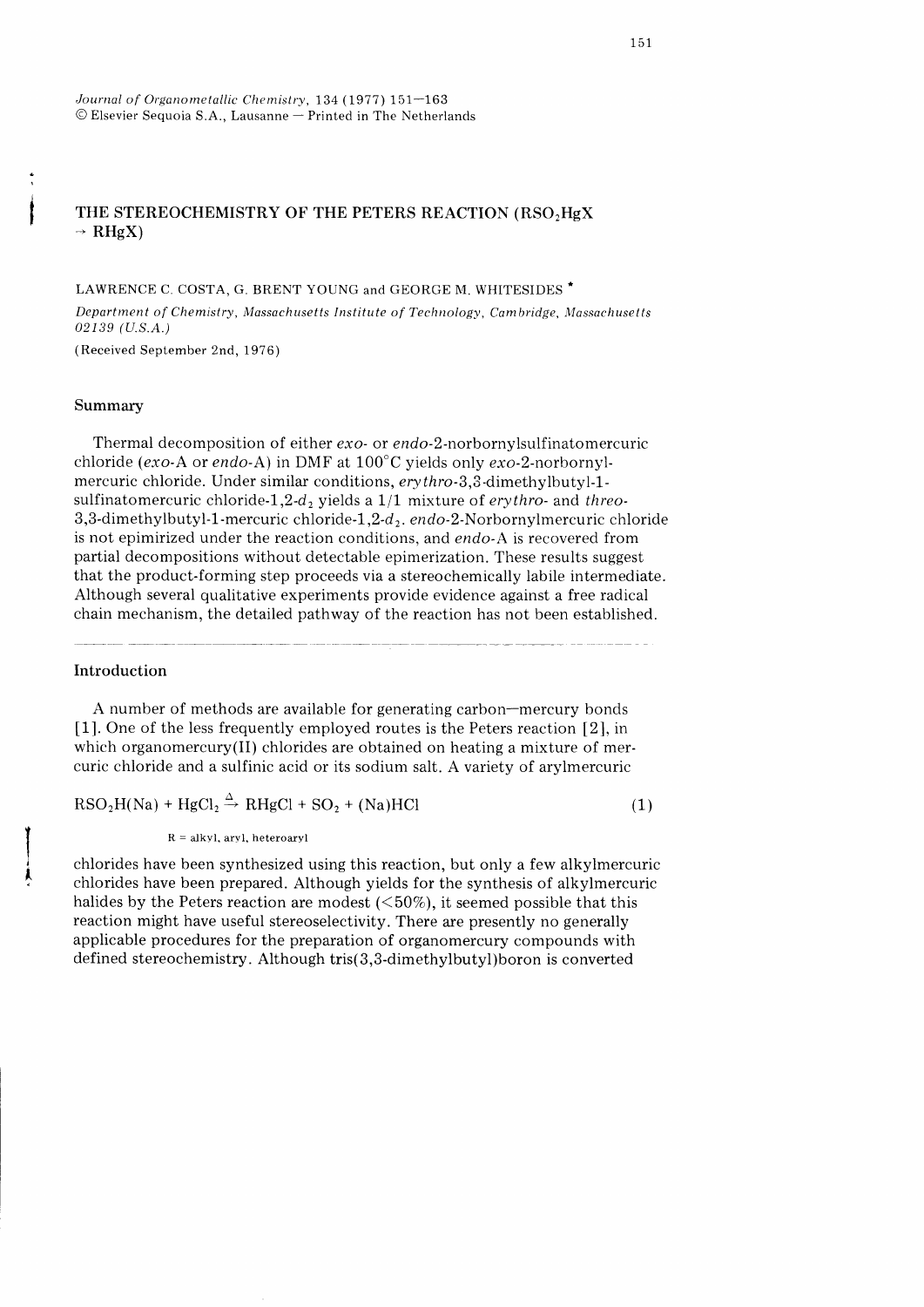by mercuric acetate to the corresponding organomercury compound with inversion of stereochemistry [3], secondary alkylboranes are not cleaved by mercuric acetate [4], and the methods available for the conversion of secondary alkylboranes to organomercury compounds are not stereospecific [5,6]. Other methods available for the preparation of diastereomerically and enantiomerically pure organomercury compounds [7,8] are laborious, specialized, and do not always yield stereochemically pure product.

# Results and discussion

Preparation of starting materials. The required sulfinic acid salts were synthesized by two methods (free alkylsulfinic acids disproportionate rapidly [9]). The achiral salts employed as model compounds were obtained by reaction of the appropriate Grignard reagent with sulfur dioxide [9,10]. The sodium salts used for stereochemical studies,  $exo-2$ -norbornylsulfinate ( $exo-1$ ),  $endo-2$ -norbornylsulfinate (endo-I), and erythro-3,3-dimethylbutane-1-sulfinate-1,2-d, (II), were obtained by adaptation of the method of Truce and Roberts (Scheme 1) [11].

SCHEME 1. Synthesis of sodium alkyl sulfinate.



Attempts to oxidize thiols directly to sulfinic acids using  $m$ -chloroperbenzoic acid (MCPBA)  $[12]$  were unsuccessful.

Both exo-2-norbornanethiol (exo-III) and erythro-3,3-dimethylbutane-1-thiol- $1,2-d_2$  were prepared by base-catalyzed transesterification of the corresponding thioacetates [13]. The thioacetates in turn were obtained by unambiguous routes: exo-Z-norbornylthioacetate was prepared directly from norbornene and thiolacetic acid [14];  $\frac{e}{1 + h}$  erythro-3,3-dimethylbutyl-1-thioacetate-1,2- $d_2$ , a particularly convenient substrate for NMR determinations of stereochemistry [3,15], was prepared by  $S_{\text{N}}2$  displacement of the threo-p-bromobenzenesulfonate by thioacetate in  $N$ ,  $N$ -dimethylformamide (DMF). The preparation of endo-2-norbor-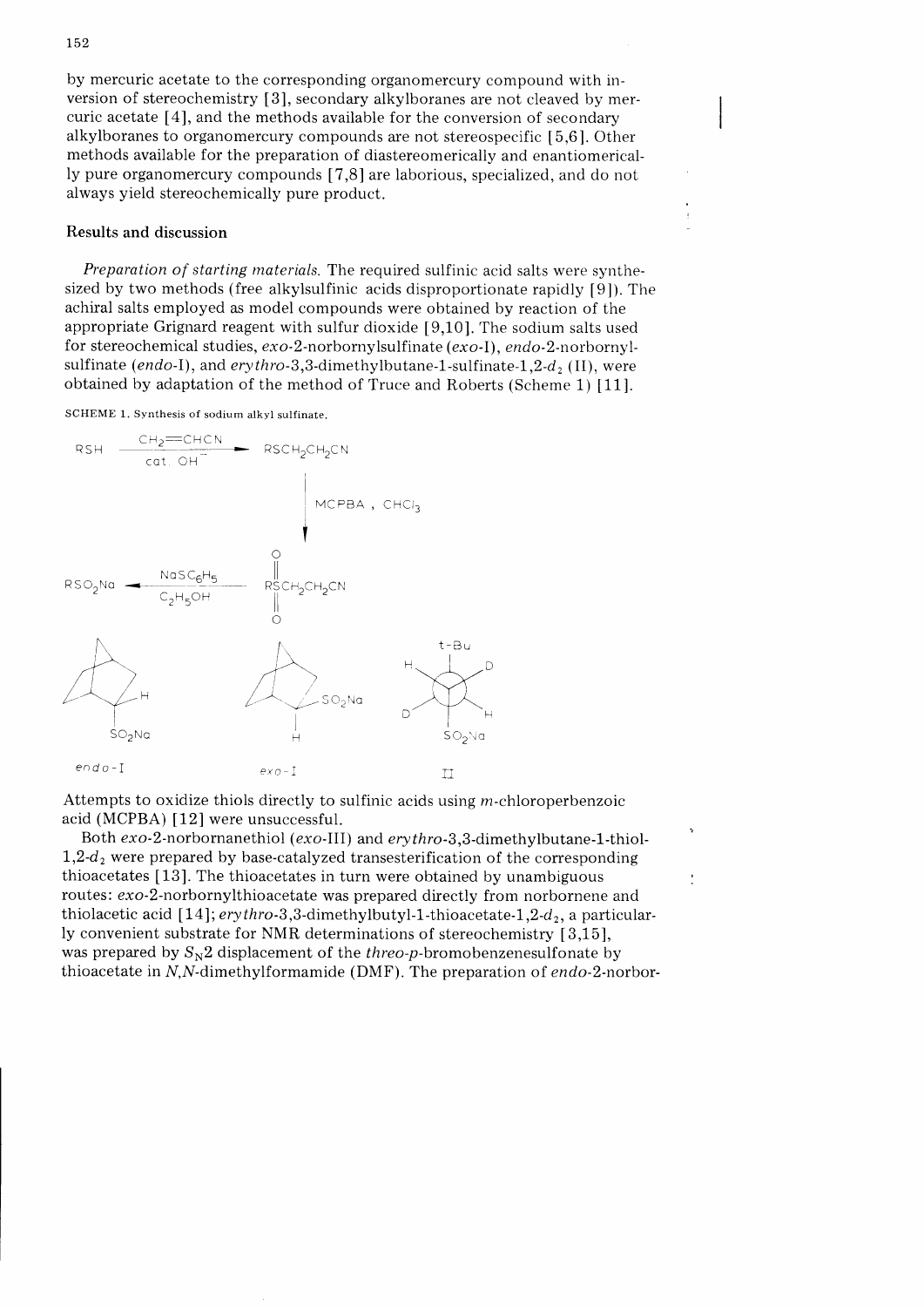nanethiol (endo-III) was not so straightforward. A variety of sulfur-containing nucleophiles (thioacetate, thiocyanate, and thiourea) were found to be unreactive toward  $exo-2$ -norbornyl bromide and/or the corresponding  $p$ -bromobenzenesulfonate and p-toluenesulfonate. In fact, reaction of  $exo-2$ -norbornyl p-bromobenzenesulfonate with the sodium salt of benzyl mercaptan in DMF resulted only in displacement of bromide from the aromatic ring. The reaction of  $exo-2$ norbornyl bromide with the sodium salt of benzyl mercaptan in HMPA proceed-



ed readily, however, and gave endo-2-norbornyl benzyl sulfide (endo-IV) in good yield. The benzyl group was cleaved with sodium in liquid ammonia [16] and yielded endo-2-norbornanethiol (endo-III).

The NMR spectra of endo-III and exo-III were distinct; in particular, the  $C(2)$ methine proton resonance of endo-III appeared as a six-component multiplet centered at 3.2 ppm, while the  $C(2)$  methine proton resonance of  $exo$ -III appeared as a four-component multiplet centered at 2.8 ppm. Verification of the stereochemical assignment for endo-IV was obtained similarly by comparison of the NMR spectra of endo-IV and exo-IV. The latter was prepared by the addition of benzyl mercaptan to norbornene [14].

Authentic samples of alkylmercuric chlorides were prepared by reaction of the appropriate Grignard reagent with mercuric chloride. endo-2-Norbornylmercuric chloride (endo-V) was obtained by reaction of endo-2-norbornylmagnesium bromide [17] with mercuric chloride.  $exo-2$ -Norbornylmercuric chloride  $(exo-V)$ was obtained by adaptation of the preparative procedure for exo-2-norbornylmercuric bromide [18].

ź.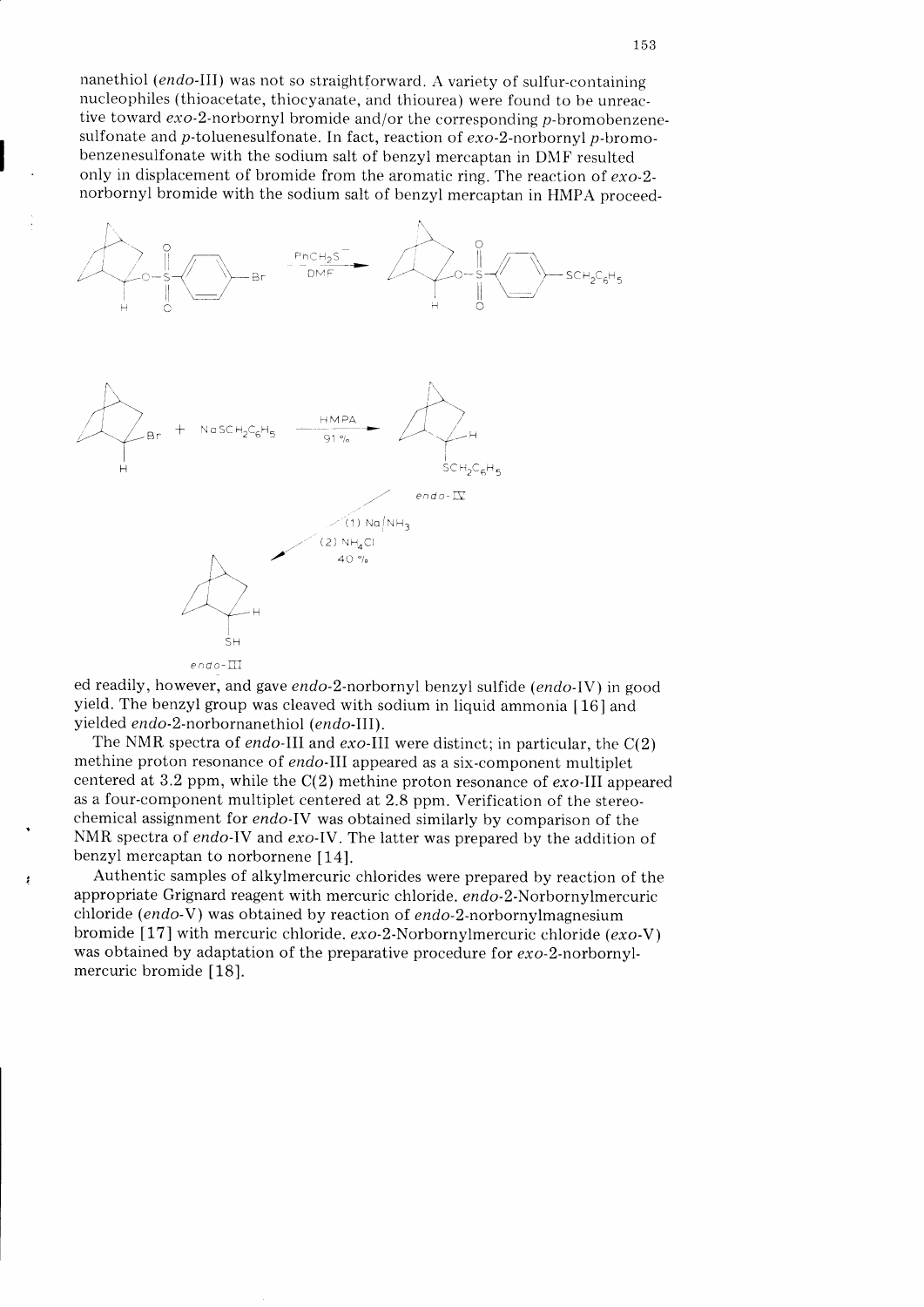Model reactions. The Peters reaction has normally been effected by mixing aqueous or alcoholic solutions of mercuric chloride and the sulfinic acid or its salt, and heating the resulting insoluble organosulfinatomercuric chloride  $[19]$ as a suspension in the solvent employed at  $80-100^{\circ}$ C for several hours [2]. The intermediate S-mercury(II) sulfinato complexes can be identified by characteristic strong IR absorptions at  $1000-1100$  cm<sup>-1</sup> and  $1100-1250$  cm<sup>-1</sup> [19].

When this procedure was applied to sodium cyclohexane sulfinate in absolute ethanol, the intractable solid that was obtained showed weak IR absorption bancls due to cyclohexylmercuric chloride, but the product could not be isolated. Similar results were obtained from a mixture of *endo-I* and *exo-I*. These difficulties could be avoided by running the Peters reaction in the polar, aprotic solvents pyridine, dimethylsulfoxide (DMSO), DMF, and N-methylpyrrolidone (NMP), in which the alkylsulfinatomercuric chlorides were soluble. When these solutions were heated to ca.  $100^{\circ}$ C for several minutes, they rapidly became opaque. The desired alkylmercuric chlorides precipitated on quenching with water, and could be isolated in yields of  $30-60\%$ . The highest yields were obtained in DMF, and this solvent was employed for further studies. Application of this procedure to representative sodium alkyl sulfinates gave alkylmercuric chlorides in the yields summarized in Table 1.

Thermal decomposition of n-hexylsulfinatomercuric chloride in the solid state also produced alkylmercury compound. When a portion of the former compound was heated in a sublimator at  $150^{\circ}$ C and 0.01 Torr, crystals of n-hexylmercuric chloride slowly grew on the cold finger. The IR spectrum of this material also contained weak sulfur-oxygen stretching bands of the starting material. This procedure was not preparatively useful.

Stereochemical results. Treatment of aqueous solutions of  $exo-I$ , endo-I and II with an aqueous solution of a  $50-100\%$  excess of mercuric chloride resulted in the precipitation of the corresponding alkylsulfinatomercuric chlorides: exo-2-norbornylsulfinatomercuric chloride  $(exo-VI)$ , endo-2-norbornylsulfinatomercuric chloride (endo-VI), and erythro-3,3-dimethylbutyl-1-sulfinatomercuric chloride-1,2- $d_2$  (VII). The stereochemical assignments for exo-VI, endo-VI and VII were based on NMR analyses analogous to those described above for exo-III, endo-III, and ery thro-3,3-dimethylbutyl-1-thio acetate-1,2- $d_2$ .

When solutions of either  $exo-VI$  or endo-VI in DMF were heated to  $100^{\circ}$ C (5-30 min) and the resulting crude mercurial precipitated with water, only exo-Z-norbornylmercuric chloride (exo-Y) could be detected by IR. The stereochemical assignment was based on comparison of the IR spectnim of the product with the IR spectra of mixtures of  $exo-V$  and endo-V of known composition.

Ċ

#### TABLE 1

ALKYLMERCURIC CHLORIDES PREPARED BY THE PETERS REACTION

| Product                             | Isolated vield $(\%)$                                                      |  |  |  |
|-------------------------------------|----------------------------------------------------------------------------|--|--|--|
| 2.2-Dimethylpropylmercuric chloride | 35                                                                         |  |  |  |
| n-Hexylmercuric chloride            | 58                                                                         |  |  |  |
| Cyclohexylmercuric chloride         | 45                                                                         |  |  |  |
| 3.3-Dimethylbutylmercuric chloride  | 48                                                                         |  |  |  |
| exo-2-Norbornylmercuric chloride    | 39                                                                         |  |  |  |
|                                     | the contract of the contract of the contract of<br>the control of the con- |  |  |  |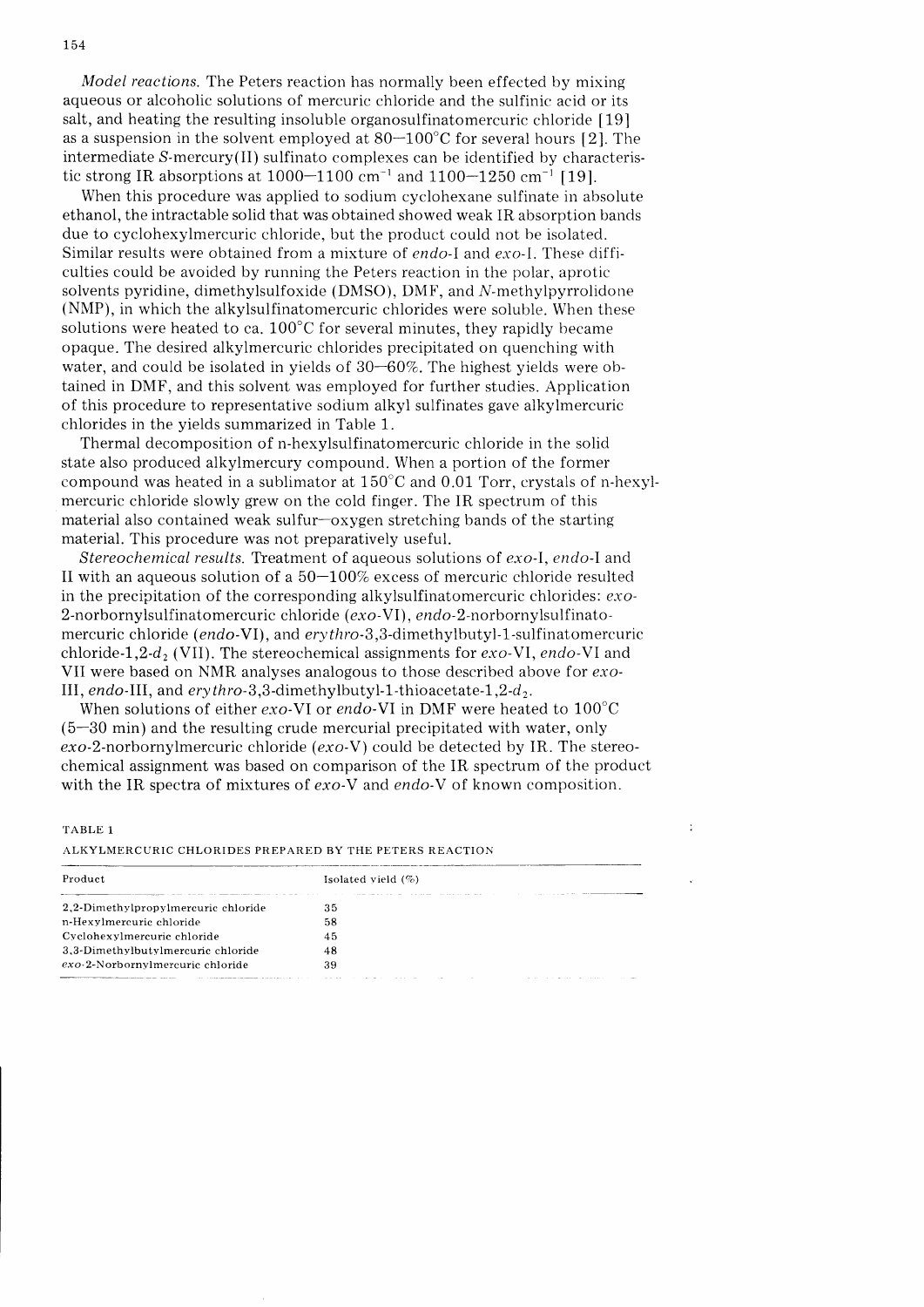An epimeric mixture containing only  $20\%$  of the minor component could have easily been identified. Attempts to confirm these assignments by conversion of V to norbornyl bromides by reaction with bromine gave erratic results  $[7,20]$ . A report that *endo-* and  $exo-2-norbornyl(methyl)mercury(II)$  can be separated by GLPC appeared too late to be used in this work [21]. Using similar reaction conditions, a solution of VII in DMF gave products identified on the basis of coupling constants to be a 1/1 mixture ( $\pm 5\%$ ) of erythro- and threo-3,3-dimethylbutyl-1-mercuric chloride-1,2- $d_2$ . These results indicate that, under the conditions employed, the product of the Peters reaction is completely epimerized (Scheme 2).

SCHEME 2. The Peters reaction proceeds with loss of stereochemistry.



The Peters reaction might follow a concerted or a nonconcerted mechanism. If the reaction is concerted, it should be stereospecific. The observed loss of stereochemistry should then occur prior to or subsequent to reaction. If the reaction is not concerted, it might involve a stereochemically labile intermediate: viz., a carbonium ion, a carbanion, or a free radical. A rigorous mechanistic study of the reaction has not been performed, and the questions of where and how the stereochemistry is lost cannot be answered precisely. Several experiments have, however, been performed which provide qualitative evidence against some of the various possibilities.

When the Peters reaction was run in the presence of endo-V using cyclohexylsulfinatomercuric chloride as the reactant (DMF,  $100^{\circ}$ C, 30 min), the product mixture consisted only of cyclohexylmercuric chloride and endo-V. No exo-V was detected by IR. In addition, when the Peters reaction was run in the presence of 5-hexenylmercuric chloride with n-hexylsulfinatomercuric chloride as the reactant (DMF,  $100^{\circ}$ C, 30 min), the product mixture consisted only of n-hexylmercuric chloride and 4-hexenylmercuric chloride. No cyclopentylmethylmercuric chloride was detected by IR. These results preclude the intervention of carbonium ions  $\lceil 23 \rceil$  or free radicals  $\lceil 24,25 \rceil$  derived from the product mercurials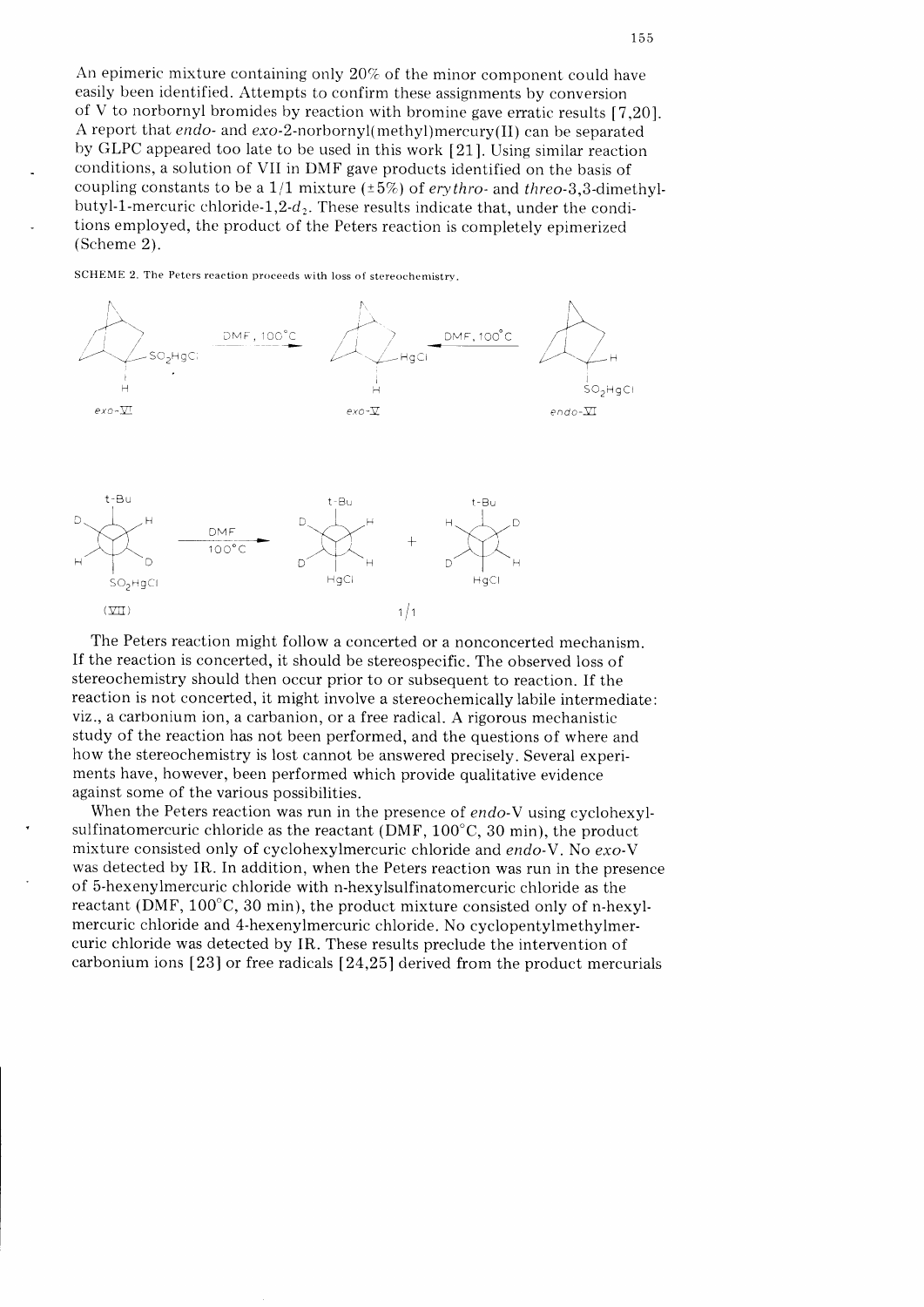as the agents responsible for their loss of stereochemistry  $*$ .

When a solution of endo-VI in DMF was heated briefly at  $100^{\circ}$ C (3-4 min) and then rapidly quenched by pouring into ice/water, the recovered starting material was found not to have undergone any detectable epimerization by NMR. The observation that both the starting sulfinatomercuric chloride and the product alkylmercuric chloride are configurationally stable under the reaction conditions indicates that loss of stereochemistry occurs during the Peters reaction itself.

Carbanions do not seem likely as intermediates, since the reaction can be carried out successfully in protic solvents and in DMF. A free radical chain mechanism, or a mechanism involving free radical intermediates in other capacities, is also unlikely. The qualitative rate of reaction and the yield of product were insensitive to the presence of radical scavengers such as oxygen 1261, bromotrichloromethane, and hydroquinone. Reaction of VII in the presence of 1 mol% of hydroquinone gave a  $1/1$  mixture of erythro- and threo-3,3-dimethylbutyl-1 -mercuric chloride-1,2-d<sub>2</sub>. Reaction of n-hexylsulfinatomercuric chloride in the presence of 1 equiv of hydroquinone gave n-hexylmercuric chloride in ca.  $40\%$  yield. The same reaction run in the absence of hydroquinone gave ca.  $45\%$ yield. The difference is not significant. No difference could be discerned if the reaction was run in anhydrous, distilled DMF under nitrogen, or in reagent DMF taken directly from the bottle under air. Addition of  $1-2\%$  water by volume to these DMF solutions also had no effect on the reaction.

Experimental evidence that would definitely rule out carbonium ions or solvent-caged radicals as intermediates has not been obtained. The facility with which primary alkylsulfinatomercuric chlorides undergo the reaction would, however, argue against carbonium ion formation. Alkylsulfonyl radicals, generated by radiolysis of alkylsulfonyl chlorides in cyclohexane, do not undergo significant decomposition to sulfur dioxide and alkyl radicals [27]. If alkylsulfonyl radicals are formed during the Peters reaction, their behavior under these conditions need not necessarily parallel that which was observed in cyclohexane.

It is thus not clear what the detailed mechanism of the Peters reaction is, but it appears that the reaction is not applicable to the stereoselective synthesis of alkylmercuric halides. Since the starting materials are difficult to obtain, and since the reaction does not proceed in high yield, it seems unlikely that the Peters reaction will find application in routine synthesis of alkylmercury compounds, although it may prove useful in specialized instances in which other polar functionality in the molecule precludes the use of the more conventional Grignard- or organolithium-based procedures.

## Experimental

General methods. All reactions involving organometallic compounds were conducted under nitrogen using standard techniques for handling air-sensitive

<sup>\*</sup> An effort to check this conclusion by studying the loss of sulfur dioxide from b-hexenylzulfinatomercuric chloride was abandoned when it was established that reaction of sodium-5-hexenylsulfinate with mercuric chloride yielded only a compound tentatively identified as 2-chloromercurimethylthiane-1.1-dioxide.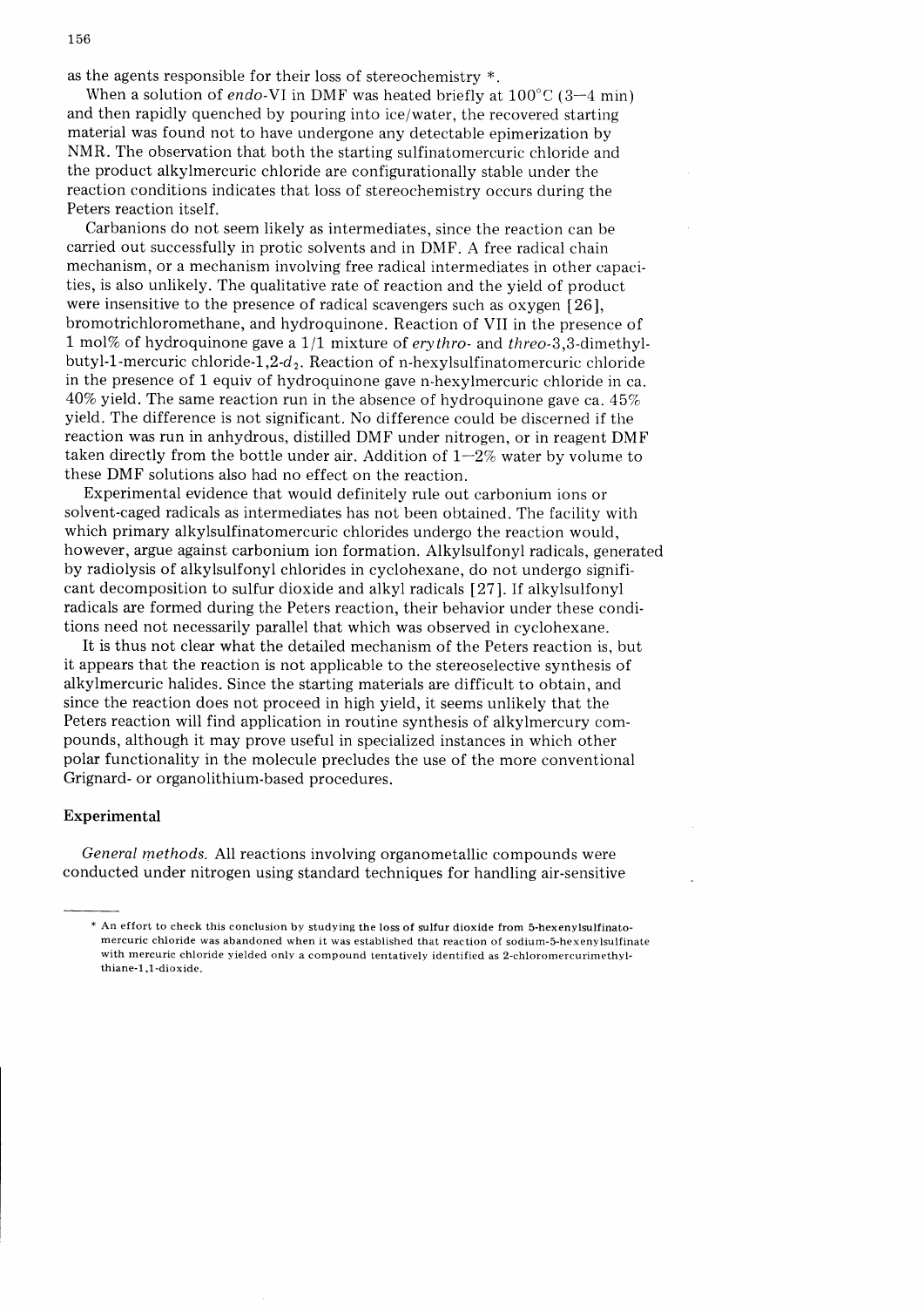compounds [28]. Diethyl ether and tetrahydrofuran were distilled under nitrogen from solutions of sodium benzophenone dianion. Pyridine,  $N,N$ -dimethylformamide, and N-methylpyrrolidone were distilled under nitrogen from calcium hydride. Melting points were recorded on a Thomas-Hoover capillary melting point apparatus and are uncorrected. Boiling points are uncorrected. Proton NMR spectra were obtained at 60 MHz on a Varian T-60 instrument. Chemical shifts are reported in ppm downfield from internal tetramethylsilane. Deuterium-decoupled proton NMR spectra were recorded on a Varian HA-100 instrument which was modified for heteronuciear decoupling. Infrared spectra were obtained on a Perkin-Elmer Model 237, 237B, or 567 instrument. Liquid samples were run as thin films between potassium bromide plates; solid samples were run in potassium bromide pellets ( $3\%$  w/w). Elemental analyses were carried out by Robertson Laboratory, Florham Park, N.J.

A sample of threo-3,3-dimethylbutan-1-ol-1,2- $d_2$  was provided by Dr. Paul L. Bock [15]. exo-2-Norbornyl bromide [29], endo-2-norbornylmagnesium bromide [17], and exo-2-norbornyl thioacetate [14] were prepared using literature procedures. threo-3,3-Dimethylbutan-1-ol-1,2- $d_2$  was converted to the corresponding p-bromobenzene sulfonate by a literature procedure for the non-deuterated material 1221. Commercial samples of p-bromobenzenesulfonyl chloride and  $p$ -toluenesulfonyl chloride were recrystallized from light petroleum ether. AII other reagents were from commercial sources and were used without further purification.

Sodium alky lsulfinates from Grignard reagents. General procedure [10]. The Grignard reagent solution was cooled with a Dry Ice/acetone bath so that the internal temperature of the solution was  $-30^{\circ}$ C. Anhydrous sulfur dioxide was passed into the mechanically stirred solution through a 15-gauge hypodermic needle, and the internal temperature was maintained below  $-20^{\circ}$ C. A white solid formed immediately, and sulfur dioxide addition was continued until no more solid precipitated. The mixture was diluted with an equal volume of ether, and then sufficient aqueous,  $10\%$  HCl was cautiously added to dissolve the solids and bring the aqueous phase to pH 1. The yellow ether layer was removed and washed with small portions  $(10-20 \text{ ml})$  of saturated, aqueous sodium carbonate solution until the pH of the collected washings was  $7-8$ . If the washings had a  $pH > 8$ , the product sulfinate was contaminated with sodium carbonate, and reaction of these contaminated sulfinates with mercuric chloride produced alkylsulfinatomercuric chlorides which were contaminated with mercuric carbonate. Evaporation of the water at room temperature under reduced pressure left the sodium alkylsulfinate as a white powder which was not purified further. The following sodium alkylsulfinates were prepared in this manner (alkyl group, yield): n-hexyl (76%), cyclohexyl (68%), 2-butyl (50%), 2,2-dimethylpropyl (83%), 3,3-dimethylbutyl (81%), 5-hexenyl (42%).

Alkylmercuric chlorides from Grignard reagents. General procedure. The Grignard reagent solution (typically 15 mmol) was cooled to 0'C and treated with 1 equiv of mercuric chloride. The mixture was stirred at  $0^{\circ}$ C for 4 h, and then quenched with 50 ml of water. The crude product was collected by filtration, dried, and recrystallized from ethanol/water  $(2/1)$ . The following compounds were prepared by this procedure: endo-2-norbornylmercuric chloride (endo-V) (35%, m.p. 119-120°C), 2-norbornylmercuric chloride (ca.  $1/1$  mixture of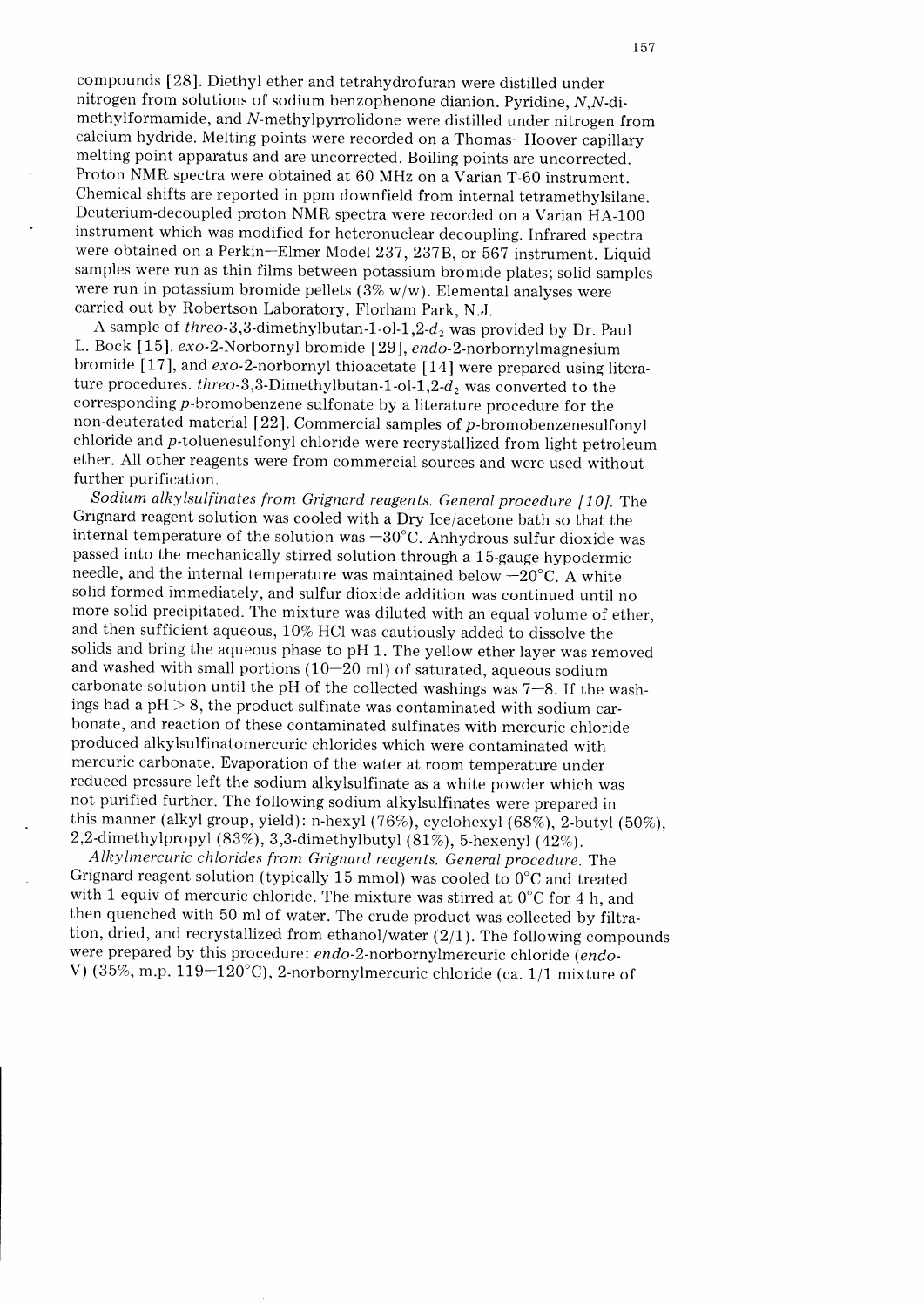epimers,  $65\%$ , m.p.  $169-171^{\circ}$ C), n-hexylmercuric chloride (77%, m.p. 119-120 $\degree$ C, lit. [4], m.p. 121-122 $\degree$ C), cyclohexylmercuric chloride (64%, m.p. 161-162°C, lit. [30], m.p. 163-164°C), 5-hexenylmercuric chloride (68%, m.p.  $100-101^{\circ}$ C), cyclopentylmethylmercuric chloride (48%, m.p.  $57-58^{\circ}$ C, lit. [31] m.p.  $55^{\circ}$ C), 3,3-dimethylbutylmercuric chloride (73%, m.p. 132-134 $^{\circ}$ C, lit.  $[22]$  m.p.  $132-134^{\circ}$ C), 2,2-dimethylpropylmercuric chloride (68%, m.p. 113-114°C, lit. [32] m.p.  $117-118$ °C). Elemental analyses for new alkylmercuric chlorides are given in Table 2.

 $exo-2-Norbornylmercuric chloride (exo-V).$  This compound had a m.p. 193-194 $\degree$ C and was prepared by the procedure for exo-2-norbornylmercuric bromide [181.

Potassium thioacetate. A non-aqueous preparation which is superior to the literature procedure [33] was developed. To a suspension of  $18.0$  g (130 mmol) of anhydrous potassium carbonate in 25 ml of absolute methanol was added  $5.0 \text{ g}$  (65 mmol) of thioacetic acid in small portions. When carbon dioxide evolution had ceased, the mixture was stirred an additional 10 min and filtered. The unreacted potassium carbonate was triturated with 10 ml of methanol, and the combined methanolic solutions were transferred to a 1-liter Erlenmeyer flask. Ether was slowly added to this solution until it became cloudy, and the mixture was cooled slowly to  $-78^{\circ}$ C. The white needles of potassium thioacetate that crystallized were collected by suction filtration, washed with 100 ml of ether, and dried under reduced pressure. The yield was 6.85 g (93%).

erythro-3,3-Dimethylbutyl-1-thioacetate-1,2-d<sub>2</sub>. To a stirred solution of 8.00 g (70 mmol) of freshly prepared potassium thioacetate in 75 ml of DMF was added a solution of 20.3 g (63 mmol) of threo-S,3-dimethylbutyl-1-p-bromobenzenesulfonate in 50 ml of DMF. Within a few minutes, the mixture had become warm and a white solid had precipitated. The mixture was stirred over-

#### TABLE 2

| Compound                                                                                                                     | Formula               | the control of the control and the control of the<br>Analysis calcd. (found) $(\%)$ |        |  |
|------------------------------------------------------------------------------------------------------------------------------|-----------------------|-------------------------------------------------------------------------------------|--------|--|
|                                                                                                                              |                       | and the state of the state.<br>$\mathbf C$                                          | Н      |  |
| endo-2-Norbornylmercuric chloride                                                                                            | $C_7H_{11}CHg$        | 25.38                                                                               | 3.35   |  |
|                                                                                                                              |                       | (25.19)                                                                             | (3.30) |  |
| exo-2-Norbornylmercuric chloride                                                                                             | $C_7H_{11}CHg$        | 25.38                                                                               | 3.35   |  |
|                                                                                                                              |                       | (25.61)                                                                             | (3.36) |  |
| 5-Hexenylmercuric chloride                                                                                                   | $C_6H_{11}CHg$        | 22.57                                                                               | 3.47   |  |
|                                                                                                                              |                       | (22.23)                                                                             | (3.27) |  |
| n-Hexylsufinatomercuric<br>chloride                                                                                          | $C_6H_13SO_2CHg$      | 18.70                                                                               | 3.40   |  |
|                                                                                                                              |                       | (18.75)                                                                             | (3.34) |  |
| Cyclohexylsulfinatomercuric                                                                                                  | $C_6H_{11}SO_2CHg$    | 18.80                                                                               | 2.89   |  |
| chloride                                                                                                                     |                       | (18.74)                                                                             | (2.88) |  |
| $exo-2$ -Norbornylsulfinato-                                                                                                 | $C_7H_{11}SO_2CHg$    | 21.27                                                                               | 2.81   |  |
| mercuric chloride                                                                                                            |                       | (21.37)                                                                             | (2.69) |  |
| 2.2-Dimethylpropylsulfinato-                                                                                                 | $C_5H_{11}SO_2Hg$     | 16.17                                                                               | 2.99   |  |
| mercuric chloride                                                                                                            |                       | (15.67)                                                                             | (2.85) |  |
| erythro-3,3-Dimethylbutyl-1-                                                                                                 | $C_6H_{11}D_2SO_2CHg$ | 18.70                                                                               | 3.40   |  |
| sulfinatomercuric chloride-                                                                                                  |                       | (18.75)                                                                             | (3.34) |  |
| $1,2-d_2$<br>the contract of the contract of the contract of the contract of the contract of the contract of the contract of |                       |                                                                                     |        |  |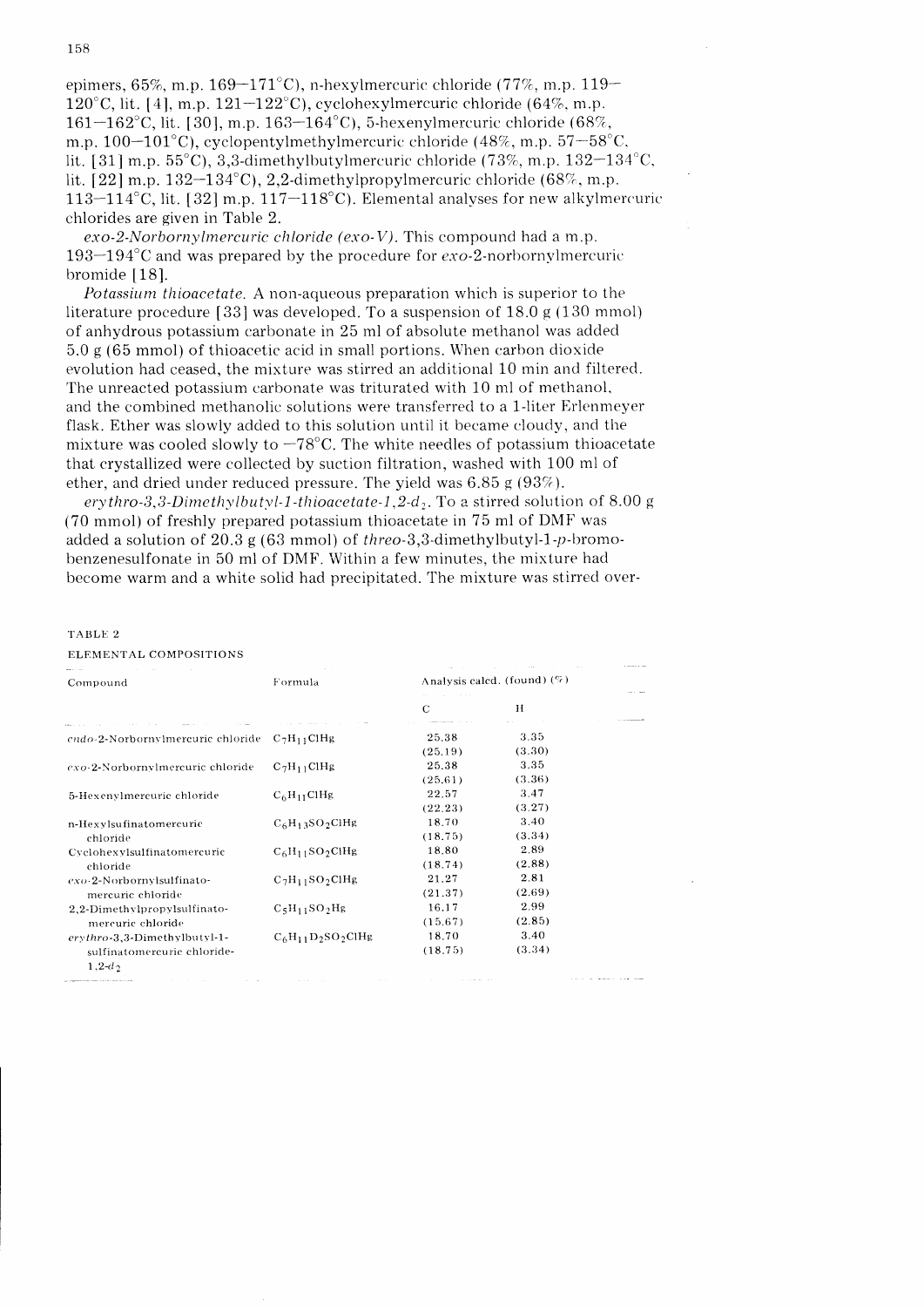night at room temperature, and then poured into 600 ml of water. The aqueous mixture was extracted with four 50-ml portions of ether. The combined ethereal extracts were washed with two 50-ml portions of water, dried  $(MgSO<sub>a</sub>)$ , and the ether was removed at reduced pressure. The remaining yellow oil was distilled through a 10-cm Vigreux column, and yielded 7.90 g (78%) of  $erythro-3,3$ dimethylbutyl-1-thioacetate-1,2-d<sub>2</sub>, b.p. 83-84° (21 Torr); NMR (100 MHz, deuterium-decoupled,  $\text{CCl}_4$ ) 2.81 (1H, doublet, J 12.3 Hz) 2.30 (3H, singlet), 1.42 (1H, doublet), 0.93 (9H, singlet); IR 1685 cm<sup>-1</sup> (s).

exo-2-Norbornanethiol (exo-III), A mixture of  $9.32$  (55 mmol) of exo-2norbornyl thioacetate and 0.30 g (0.5 mmol) of sodium methoxide in 25 ml of absolute methanol was refluxed under nitrogen. After 6 h, the mixture was allowed to cool, and was poured into 100 ml of 5% aqueous HCl. This aqueous mixture was extracted with three 50-ml portions of ether. The combined ethereal extracts were washed with two 50-ml portions of water, dried  $(MgSO<sub>a</sub>)$ , and the ether was removed under reduced pressure. The remaining clear, foulsmelling oil was distilled through a 10-cm Vigreux column, and yielded 5.90 g (83%) of exo-2-norbornanethiol (exo-III), b.p.  $67-68^{\circ}C/18$  Torr; NMR  $(CCl<sub>4</sub>)$  1.0-2.2 (1H, complex), 2.8 ppm (1H, multiplet).

erythro-3,3-Dimethylbutane-1-thiol-1,2-d<sub>2</sub>. This compound was prepared in a fashion analogous to the preparation of  $exo-III$  in 88% crude yield; NMR (CCl<sub>4</sub>) 2.4(7H, multiplet), 1.5 (1H, multiplet), 1.1 (1H, doublet),0.9 ppm (9H, singlet). This sample was not purified further. The b.p. of a non-deuterated sample was  $45 - 48$ °C/20 Torr.

endo-2-Norbornyl benzyl sulfide (endo-IV). To a solution of  $14.6$  g (100) mmol) of sodium benzyl mercaptide (prepared from benzyl mercaptan and sodium hydride in ether) in 75 ml of HMPA was added 16.0 g (91 mmol) of exo-2-norbornyl bromide. Within a few minutes, the mixture had become warm, and sodium bromide had begun to precipitate. After 2 h, the mixture was poured into 500 ml of water, and extracted with three 50-ml portions of ether. The combined organic phases were washed with three 50-ml portions of water, dried ( $MgSO<sub>4</sub>$ ), and the ether was removed at reduced pressure to leave 18.1 g (97%) of crude endo-2-norbornyl benzyl sulfide as a light yellow oil; NMR (CCl<sub>4</sub>)  $7.2$  (5H, singlet), 3.6 (2H, singlet), 2.8 (1H, multiplet),  $0.8-2.2$ ppm (10H, complex). This material was homogeneous by NMR and TLC, and was not purified further.

endo-2-Norbornanethiol (endo-III). Ammonia (100 ml) was condensed into a 250-pl three-necked flask equipped with a Kel-F coated stirring bar and a Dry Ice condenser. The flask was then charged with 18.1 g (83 mmol) of crude endo-2-norbornyl benzyl sulfide. Diethyl ether (75 ml) was added as a cosolvent and gave a clear, two-phase system. Sodium  $(0.46 \text{ g}, 200 \text{ mg-atom})$  was then added in small pieces to the well-stirred mixture. The blue color was rapidly discharged at first, and then more slowly as a solid precipitated. The color of the mixture changed from blue to yellow to green to brown. When all the sodium had been consumed, the ammonia was allowed to evaporate, while powdered ammonium chloride was added to the mixture to destroy any unreacted sodium and sodium amide. The residue was triturated with 50 ml of 10% aqueous HCl and extracted with two 100-ml portions of ether. The combined ethereal extracts were washed once with 50 ml of water, dried  $(MgSO<sub>4</sub>)$ ,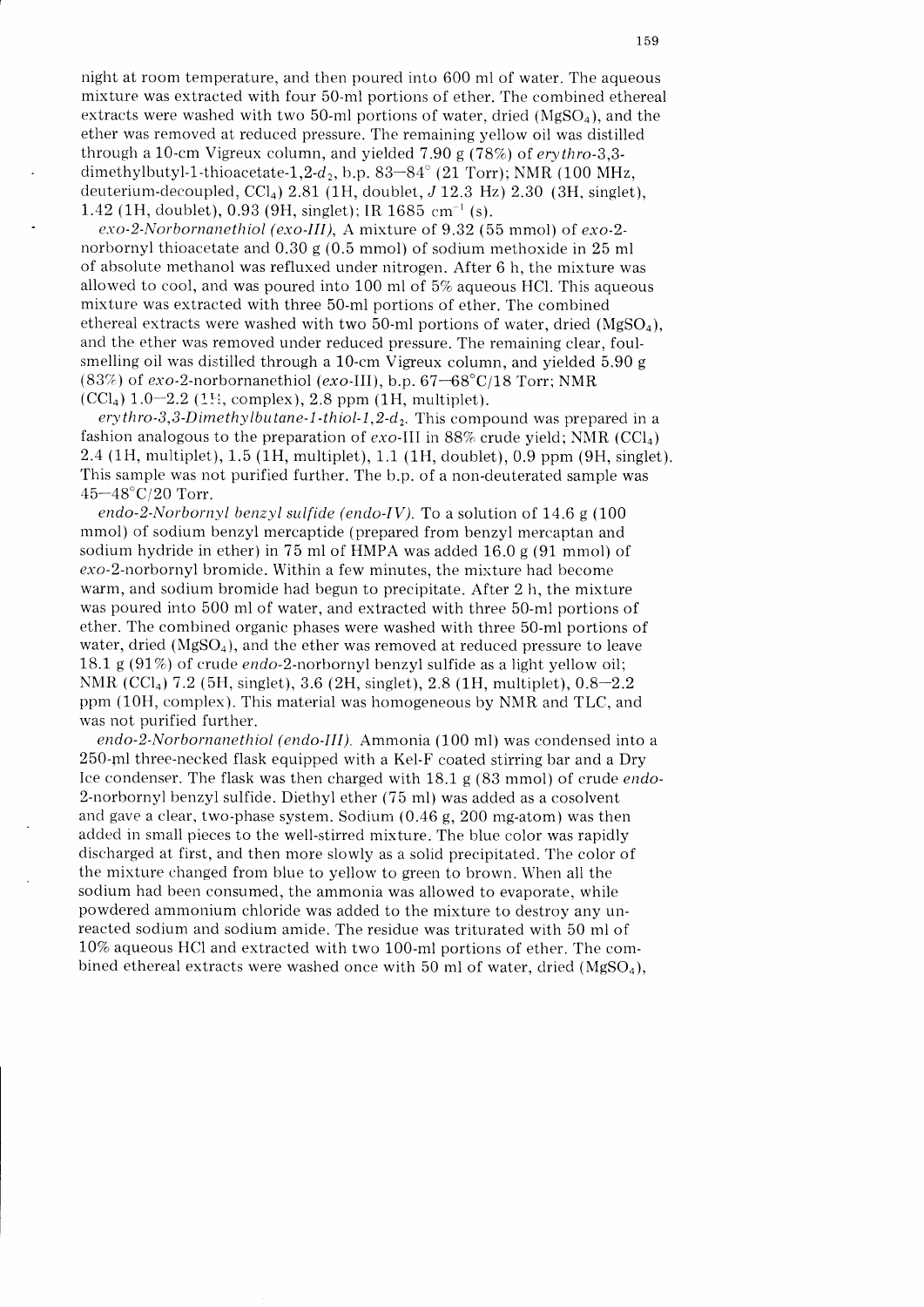and the ether was removed at reduced pressure. The remaining oil was distilled through a 10-cm Vigreux column to yield  $4.15$  g (40%) of endo-2-norbornanethiol (endo-III), b.p.  $73-74^{\circ}C/20$  Torr; NMR (CCl<sub>4</sub>) 3.2 (1H, multiplet),  $0.8 - 2.2$  ppm (11H, complex).

Reactions of thiols with acrylonitrile. General procedure. To 1 equiv of the cooled  $(0^{\circ}C)$ , neat thiol containing three drops of Triton B (A 40% solution of benzyltrimethylammonium hydroxide in methanol) was added slowly two equiv of acrylonitrile. The mixture was stirred under nitrogen at  $0^{\circ}$ C for 1 h, and then allowed to warm to room temperature and stirred overnight. The mixture was treated with three drops of aqueous  $10\%$  HCl and diluted with an equal volume of ether. Insoluble material was removed by filtration, the filtrate was dried ( $MgSO<sub>4</sub>$ ), and the volatile materials were removed at reduced pressure to yield the crude alkyl 2-cyanoethyl sulfide. The following compounds were so obtained: erythro-3,3-dimethylbutyl-1,2-d<sub>2</sub> 2-cyanoethyl sulfide (83%); NMR (CCl<sub>4</sub>) 2.7 (5H, multiplet), 1.4 (1H, multiplet), 0.9 ppm (9H, singlet). This material was not purified further, but a non-deuterated sample had b.p.  $72-73^{\circ}$  C/0.10 Torr. Also, exo-2-norbornyl 2-cyanoethyl sulfide (82%) was obtained as a glass, m.p. ca.  $25^{\circ}$ C; NMR (CCI<sub>4</sub>)  $1.1-2.3$  (10H, complex), 2.8 ppm (5H, multiplet);endo-2-norbornvl 2-cyanoethyl sulfide was obtained as a viscous syrup  $(66\%)$ ; NMR  $(CCl<sub>4</sub>)$  0.8-2.3 (10H, complex), 2.6 (4H, multiplet), 3.2 ppm (1H, multiplet). These latter two compounds were homogeneous by NMR and TLC, and were not purified further.

Oxidation of alkyl 2-cyanoethyl sulfides. General procedure. To a cooled solution of 2 equiv of MCPBA,  $(85%)$  in chloroform was added slowly a solution of 1 equiv of the alkyl 2-cyanoethyl sulfide in chloroform. The oxidation is very exothermic. The mixture was stirred overnight at room temperature, and the insoluble m-chlorobenzoic acid was removed by filtration. The filtrate was washed once with a 50-ml portion of saturated, aqueous sodium bisulfite solution, and then repeatedly with small portions  $(20-40 \text{ ml})$  of saturated, aqueous sodium bicarbonate until carbon dioxide evolution ceased. The mixture was washed once with 100 ml of water, dried  $(MgSO<sub>a</sub>)$ , and the chloroform was removed at reduced pressure. The remaining oil was taken up in a minimum amount of hot chioroform, and the solution was treated with hexane until cloudy. Sufficient chloroform was added to clarify the solution, and it was allowed to cool. The product alkyl 2-cyanoethyl sulfone crystallized on standing. The following compounds were obtained in this manner:  $erythro-3,3$ -dimethylbutyl-1,2-d<sub>2</sub>-2-cyanoethyl sulfone (90%), m.p. 88-89°C; NMR (CDCI.) 3.1 (5H, multiplet), 1.7 (1H, multiplet), 1.0 ppm (9H, singlet); IR 2240 (m),  $1250(s)$ ,  $1100 \text{ cm}^{-1}$  (s); exo-2-norbornyl 2-cyanoethyl sulfone (94%, viscous oil); NMR (CDCl<sub>3</sub>)  $1.1-2.4$  (10H, complex),  $2.8-3.3$  ppm (5H, multiplet); IR 2235 (m), 1300 (s),  $1125 \text{ cm}^{-1}$  (s); endo-2-norbornyl 2-cyanoethyl sulfone (83%, viscous syrup); NMR (CDCl<sub>3</sub>)  $0.9-2.4$  (10H, complex), 2.8 (4H, multiplet), 3.4 (1H, multiplet); IR  $2240$  (m),  $1310$  (s),  $1110$  cm<sup>-1</sup> (s).

Conversion of alkyl 2-cyanoethyl sulfones to sodium alkylsulfinates. General procedure. To a solution of 1 equiv of the alkyl 2-cyanoethyl sulfone in 50 ml of absolute ethanol was added 1 equiv of sodium thiophenoxide (prepared from thiophenol and sodium hydride in THF), and the mixture was refluxed for 4-6 h under nitroqen. The ethanol was removed at reduced pressure. and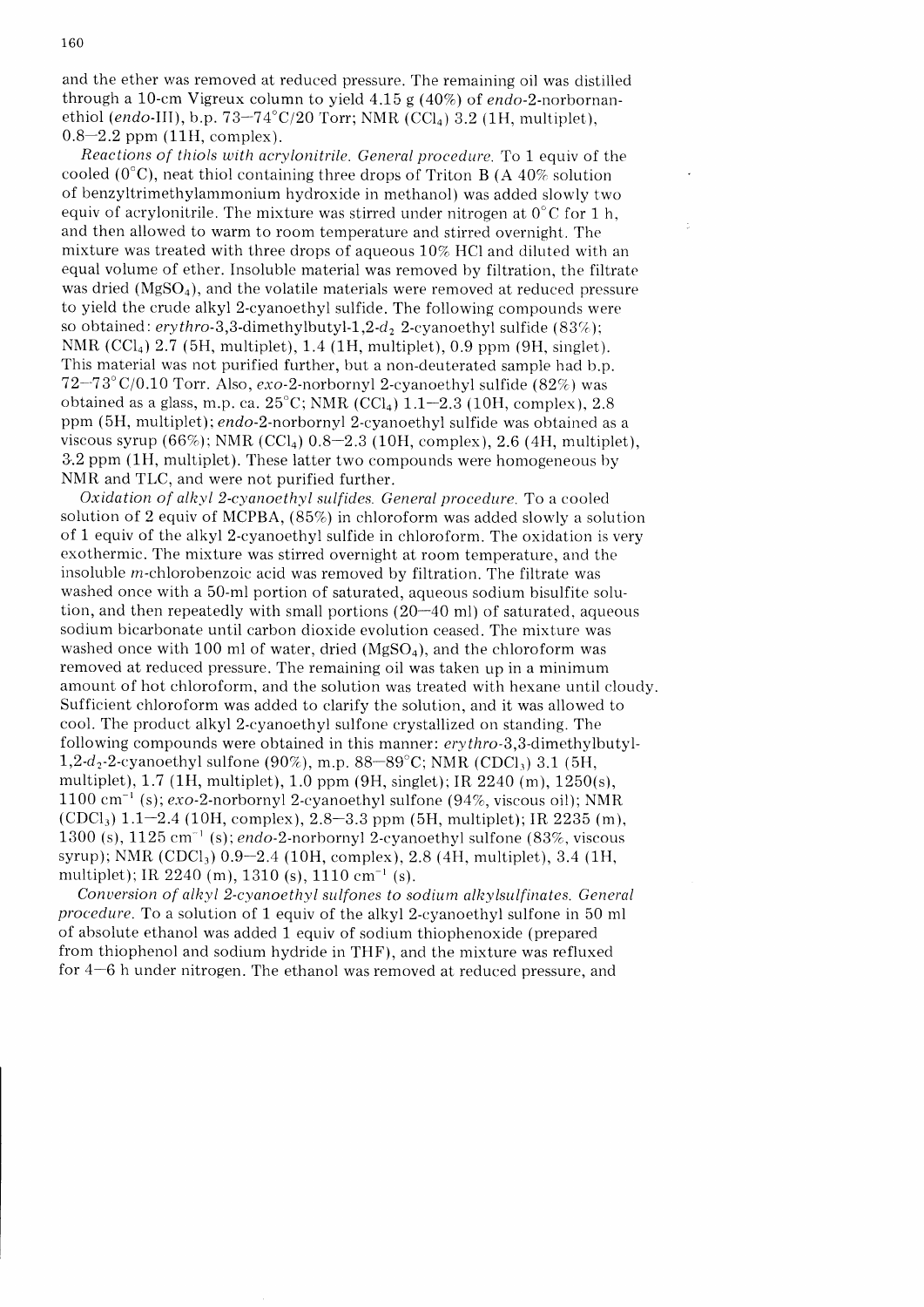the remaining sodium alkylsulfinate was triturated with 50 ml of ether, collected by suction filtration, washed with 100 ml of ether, and allowed to dry. The following sodium alkylsulfinates were prepared in this manner: erythro-3,3-dimethylbutyl-1-sulfinate-1,2-d<sub>2</sub> (II) (100%); exo-2-norbornylsulfinate (exo-I)  $(88\%)$  endo-2-norbornylsulfinate (endo-I)  $(95\%).$ 

Preparation of alkylsulfinatomercuric chlorides. General procedure. A solution of 1 equiv of the sodium alkylsulfinate in water was slowly added to a solution of mercuric chloride (2 equiv) in water. A white precipitate formed immediately. The mixture was stirred at room temperature for 10 min, and the product was collected by suction filtration and dried. The following compounds were prepared by this method: n-hexylsulfinatomercuric chloride (71%); IR 1180 (s), 1060 cm<sup>-1</sup> (s); cyclohexylsulfinatomercuric chloride (59%); IR 1185 (s),  $1050 \text{ cm}^{-1}$  (s); endo-2-norbornylsulfinatomercuric chloride (endo-VI) (50%); NMR (pyr) 0.8-2.4 (10H, complex), 2.9 (1H, multiplet); IR 1180 (s), 1030  $cm^{-1}$  (s); exo-2-norbornylsulfinatomercuric chloride (exo-VI) (56%); NMR (pyr) 1.0-2.3 (10H, complex), 3.0 (1H, multiplet); IR 1170 (s), 1030 cm<sup>-1</sup> (s); 2,2dimethylpropylsulfinatomercuric chloride (60%); NMR (DMSO- $d_6$ ) 1.1 (9H, singlet), 3.0 (2H, singlet); IR 1200 and 1175 (doublet, s), 1060 and 1000  $cm^{-1}$ (doublet, s); ery thro - 3,3 -dimethylbutyl - 1 -sulfinato mercuric chloride-  $1.2$ - $d_2$ (VII)  $(62\%)$ ; NMR (pyr, 100 MHz, deuterium-decoupled) 0.79 (9H, singlet), 1.80 (1H, doublet,  $J$  12.8 Hz), 2.96 (1H, doublet); IR 1180 (s), 1050 cm<sup>-1</sup> (s). Cyclic alkylsulfinato mercurials did not melt but decolorized steadily from ca.  $150^{\circ}$ C to brown-grey residues; acyclic compounds melted with decomposition and release of gas: n-hexyl,  $140-142^{\circ}$ C; 2,2-dimethylpropyl,  $129-130^{\circ}$ C, erythro-3,3-dimethylbutyl-1,2-d<sub>2</sub>, 142-143°C. Elemental analyses for these materials are listed in Table 2. The analysis of the sample of endo-VII was approximately 2% low in carbon; this sample was used in further experiments without purification. Where necessary analytically pure samples of alkylsulfinatomercurials could be obtained by dissolution in DMF and precipitation by addition of water at 0'C.

General procedure for the Peters reaction. The alkyisulfinatomercuric chloride (1 mmol) was dissolved in DMF (10 ml). The solution was purged with nitrogen and the flask was placed into an oil bath heated to  $100^{\circ}$ C. Within a few minutes, the clear solution rapidly became milky-white. Heating was continued for the desired length of time (most reactions were complete in 5-10 min), and the mixture was filtered while hot through Celite to remove small amounts of insoluble material and elemental mercury. The filtrate was treated with 100 ml of water, and the crude alkyimercuric chloride was collected by filtration. Purified product was obtained after recrystallization from ethanol/water (2/1). The yields of crude product were consistently  $40-60\%$ , while the yields of purified product were 30-50%.

Infrared analyses. IR spectra were obtained in potassium bromide pellets (3% w/w). The IR spectrum of  $exo-2$ -norbornylmercuric chloride  $(exo-V)$ shows characteristic absorption bands at 1100, 995, 949, and 865 cm<sup>-1</sup>; endo-2-norbornylmercuric chloride (endo-V) has characteristic bands at 1118, 959, 890, and  $754 \text{ cm}^{-1}$  (see also ref. 18). Cyclopentylmethylmercuric chloride has characteristic IR absorption bands at 1150, 931, and 735  $cm^{-1}$ , and 5-hexenylmercuric chloride has characteristic bands at 990 and 910  $cm^{-1}$ . The IR spectra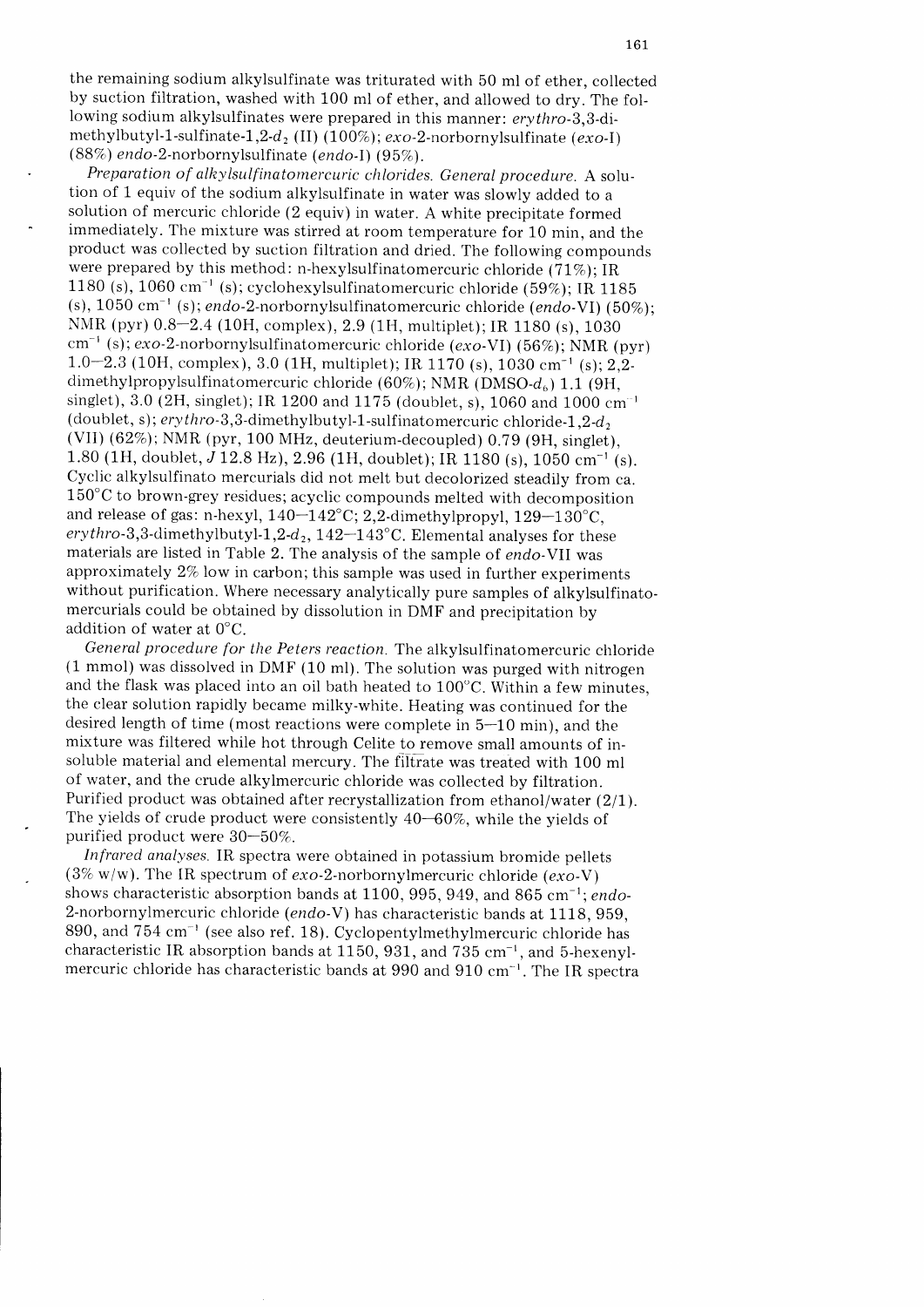were recorded using either samples of crude or recrystallized mercurials isolated from the Peters reaction as described in the previous section with indistinguishable results. Control experiments established that the isolation procedure did not result in epimerization of endo-V, and recrystallization of a  $1/1$  mixture of  $exo-V$  and endo-V as described in the previous section led to no detectable fractionation of the mixture.

## Acknowledgments

A sample of threo-3,3-dimethylbutan-1-ol-1,2- $d_2$  was kindly provided by Dr. Paul L. Bock. Special thanks go to Dr. Bock and Mr. Jim Simms for assistance in obtaining 100 MHz deuterium-decoupled proton NMR spectra. This research was supported by the National Science Foundation, Grant MPS 7 4-20946. The award of a NATO Postdoctoral Fellowship (1975-77) by the (British) Science Research Council to G.B. Young is gratefully.

 $\hat{z}$ 

# References

- 1 Reviews: (a) E. Mueller (Ed.), Houben-Weyl, Methoden der Organischen Chemie, 13/2b, Georg Thieme Verlag, Stuttgart, 1974, p. 11-276; (b) L.G. Makarova and A.N. Nesmeyanov, Methods of Elemento-Organic Chemistry, Vol. 4, Noth-Holland Publ. Co., Amsterdam, 1976, p. 1-336.
- 2 W. Peters, Ber.,38 (1905) 2567', Ref. 1a, p. 123-129: Ref. 1b. p.254-257.
- 3 M. Gielen and R. Fosty, Bull. Soc. Chim. Belg., 83 (1974) 333.
- 4 R.C. Larock and H.C. Brown, J. Amer. Chem. Soc., 92 (1970) 2467.
- 5 R.C. Larock and H.C. Brown, J. Organometal. Chem., 26 (1971) 35; R.C. Larock, ibid., 67 (1974) 353:72 (1974) 35.
- 6 D.S. Matteson and R.A. Bowie. J. Amer. Chern. Soc.,87 (1965) 2581 .
- 7 F.R. Jensen and B. Rickborn, Electrophilic Substitution of Organomercurials, McGraw-Hill, New York. 1968. p. 32-35.
- 8 D.E. Bergbreiter and G.M. Whitesides, J. Amer. Chem. Soc., 96 (1974) 4937.
- 9 E. Wellisch, E. Gipstein and O.J. Sweeting, J. Org. Chem., 27 (1962) 1810: W.E. Truce and A.M. Murphy, Chem. Rev., 48 (1951) 69.
- 10 P. Allen. Jr.,,J. Ors. Chcnr.,7 (1942) 23.
- 11 W.E. Truce and F.E. Roberts, J. Org. Chem., 28 (1963) 593.
- 12 W.G. Filby, K. Gunther and R.D. Penzhorn, J. Org. Chem., 38 (1973) 4070.
- 13 E.E. Reid, Organic Chemistry of Bivalent Sulfur, Vol. 1, Chemical Publishing Co., New York, 1958, p. 30.
- 14 D.I. Davies, L.T. Parfitt, C.K. Alden and J.A. Claisse, J. Chem. Soc. C, (1969) 1585.
- 15 G.M. Whitesides and D.J. Boschetto, J. Amer. Chem. Soc., 91 (1969) 4313: 93 (1971) 1529; P.L. Bock, D.J. Boschetto, J.R. Rasmussen, J.P. Demers and G.M. Whitesides, ibid., 96 (1974) 2814: P.L. Bock and G.M. Whitesides, ibid., 96 (1974) 2826; H.L. Fritz, J.H. Espenson, D.A. Williams and G.A. Molander, ibid., 96 (1974) 2378; D.E. Bergbreiter and D.P. Rainville, J. Org. Chem., 41 (1976) 3031.
- 16 J.F.W. McOmie, in Advances in Organic Chemistry, Vol. 3, Wiley, New York, 1963, p. 252.
- 17 F.R. Jensen and K.L. Nakamaye, J. Amer. Chem. Soc., 88 (1966) 3437.
- 18 G.M. Whitesides and J. San Filippo, J. Amer. Chem. Soc., 92 (1970) 6611.
- 19 J.R. Brush, P.G. Cookson and G.B. Deacon, J. Organometal. Chem., 34 (1972) C1; G. Vitzhum and E. Linder, Angew. Chem. Internat. Ed., 10 (1971) 315.
- 20 C.P. Casey, Ph.D. Thesis, Massachusetts Institute of Technology, 1967, p. 202-203.
- 21 W.A. Nugent, M. Wu, T.P. Fehlner and J.K. Kochi, Chem. Commun., (1976) 456.
- 22 G.M. Whitesides, J.P. Sevenair and R.W. Goetz, J. Amer. Chem. Soc., 89 (1967) 1135.
- 23 G.D. Sargent, in G.A. Olah and P. v. R. Schleyer (Eds.), Carbonium Ions, Vol. III, Wiley-Interscience, New York, 1971, p. 1099 ff.
- 24 P.D. Bartlett, G.N. F'ickes, F'.C. Haupt and R. Ilelgeson, Accounts Chem. Res.,3 (1970) 177.
- 25 D. Lal, D. Griller, S. Husband and K.U. Ingold, J. Amer. Chem. Soc., 96 (1974) 6355.
- 26 C.L. Hill and G.M. Whitesides, J. Amer. Chem. Soc., 96 (1974) 870.
- 27 A. Horowitz and L.A. Rajbenbach, J. Amer. Chem. Soc., 97 (1975) 10.